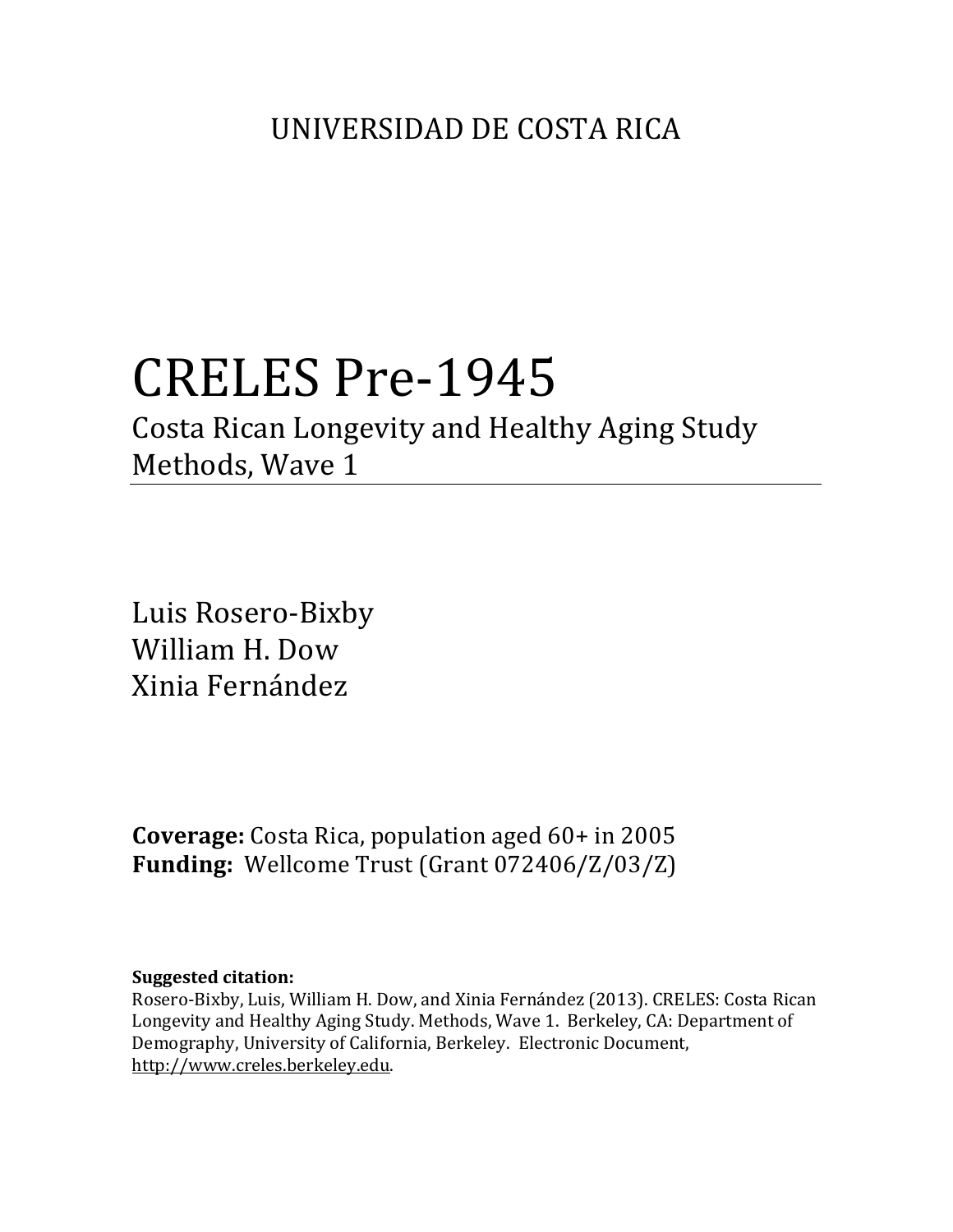## **DATA AND METHODS**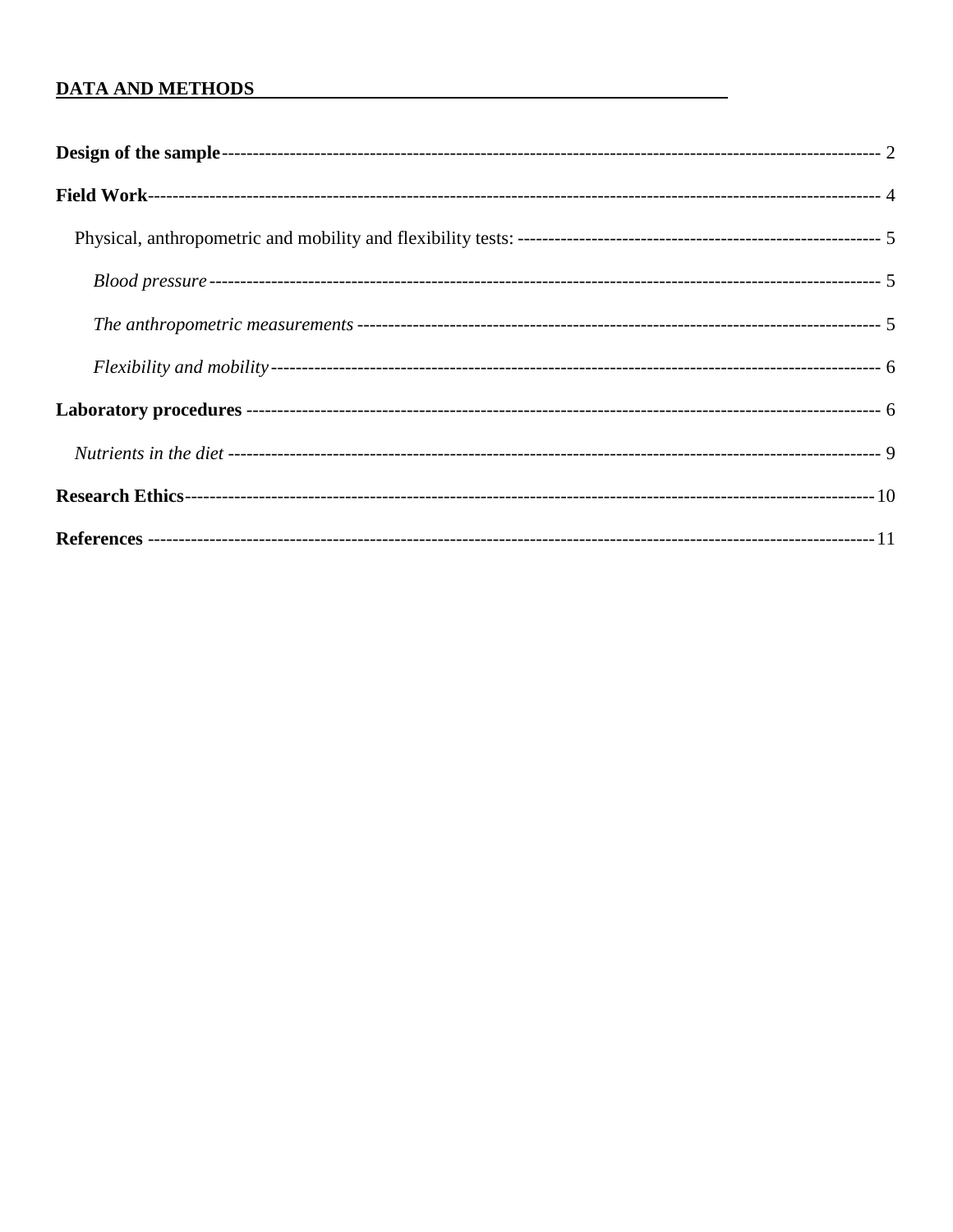#### **DATA AND METHODS**

This report presents the information of the first round of the research project "Costa Rica: A Study of Longevity and Healthy Aging (CRELES)". The study is conducted by the Central American Center of Population (CCP) of the University of Costa Rica, with the collaboration of the Institute for Health Research (INISA) of this university and other public entities such as the Costa Rican Office of Social Security (CCSS) the National Council of Senior Citizens (CONAPAM). The study has received funding from the Wellcome Trust Foundation.

CRELES is a longitudinal type of study based on a national sample representing older adults in Costa Rica, with a subsample oversampling of older seniors. The criteria for inclusion in the study is that the persons be residing in Costa Rica, disregarding for their nationality, and to have been born before 1946, that is, 60 years of age or older at the time of the first interview.

For the present analysis, the data of the first round of interviews are used, carried out between November of 2004 and September of 2006. The size of the sample is of about 3,000 interviewed people.

# <span id="page-2-0"></span>**Design of the sample**

In the first stage of the design model, a random selection was made from the database of the Census of Population of the 2000, totaling 9,600 individuals 55 years of age of older, after a stratification by five-year age groups that assures a sufficiently large number of observations for advanced ages. The sampling fraction in this selection varies between 1% for the ones born in 1941-1945 and 100% for the born ones before 1905. For the detailed longitudinal follow-up, including the survey to which the present report refers, a sub-sampling was selected consisting of 60 "Areas of Health" (from a total of 102 in the whole country) aggregated into subregions. The sample covers 59% of the national territory. The map in figure 1 shows the zones in the country included in CRELES and the location of the participants.

The sub-sampling for the longitudinal study originally included near 5,000 individuals from the census of 2000; of those, it was possible to locate and to interview to 2,827. The no-answer rates are comprise of: 19% of deceased by date of contact, 18% of people were not located in the field, (due mainly to the lack of accurate addresses), 2% had changed residence, 2% declined to be interviewed and 2% of interviews were pending after several visits (that in fact are veiled rejections). Among the interviewees, 95% provided blood samples, 92% urine samples; 91% was able to apply the anthropometry module and 25% required a "proxy" who could respond to the questionnaire.

The 20% no-response for change of residence or not-located is concentrated among the younger ages and it is different by city and social condition. To correct this distortion and to take into account the different sample fractions by age, a series of counter weights were determined by age, sex, urban residence and two education groups (schooling less than 6 years and schooling 6 years or more). These weights allow the replication of the structure for sex, age, residence and education of the whole 2005 population of Costa Rica born in 1945 or before. The weights were also normalized so they reproduce the sample size of 2,827. These weights varied from minimum of 0.07 for men 95 years of age and older with low education, to a maximum of 3.85 for men age 60-64, high education and rural residence. All the results of this report are weighted so they represent the average for the subject population.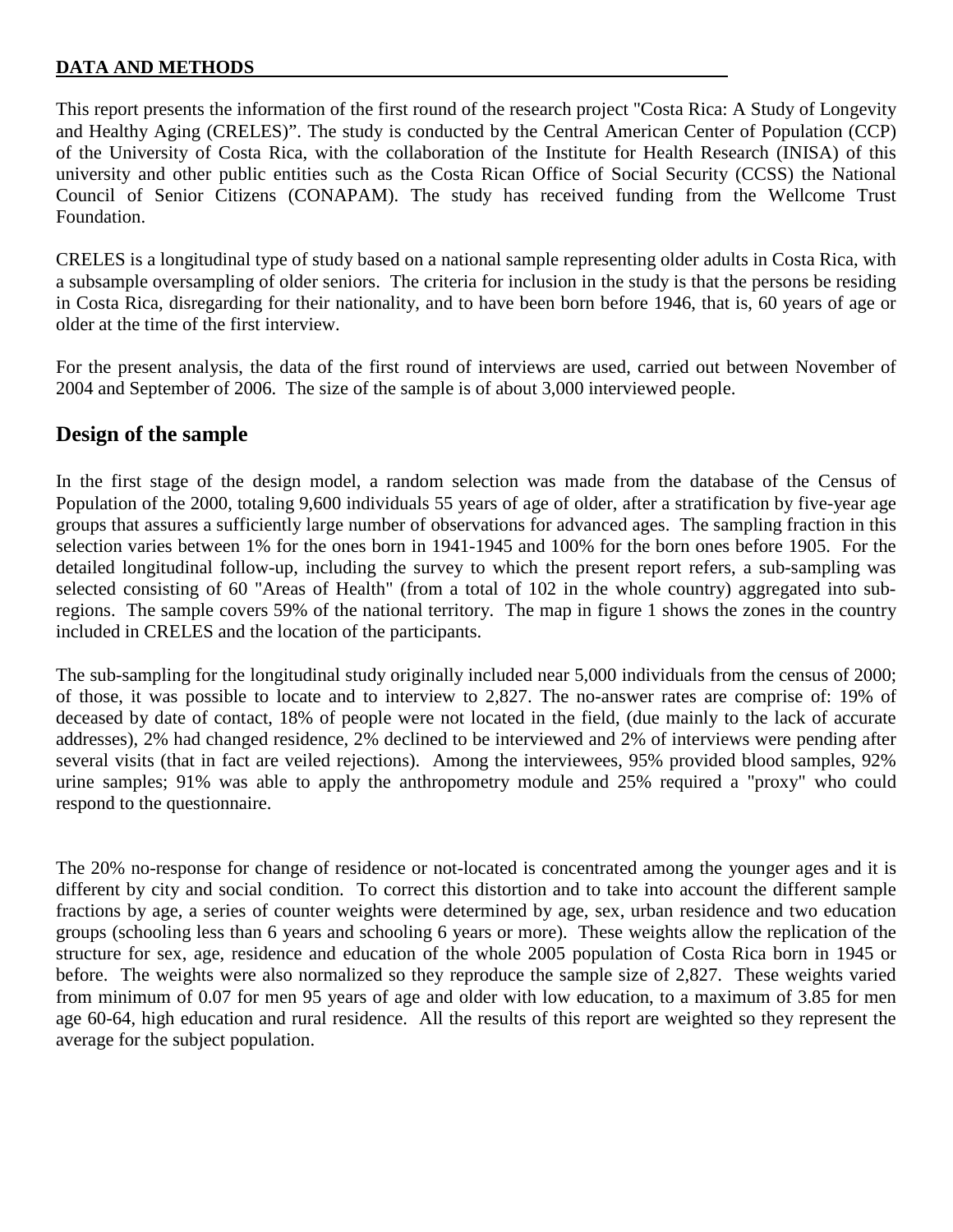

**Graph 1. Map of the health areas of Costa Rica and the interviewees in CRELES**

Table 1 compares selected data of this study with the Survey of Homes with Multiple Purposes (EHPM) of Costa Rica of Julio 2005, an annual research effort conducted by the National Institute of Statistics and Censuses (INEC) in a national sample representing more than 12,000 homes. A good amount of coherence was applied between both research works, which suggests the absence of biases that could have damaged the representativeness of the sample. Differences of up to 4 percentage points may well be due to the random selection since they are comparing two different samples of the same population. The only important difference is in the percentage of heads of households: 66% in CRELES compared to 60% in the survey of homes. However this difference is explained because in CRELES the informant is the same older person while in EHPM it can be another person with a different perception on who is the head of the household.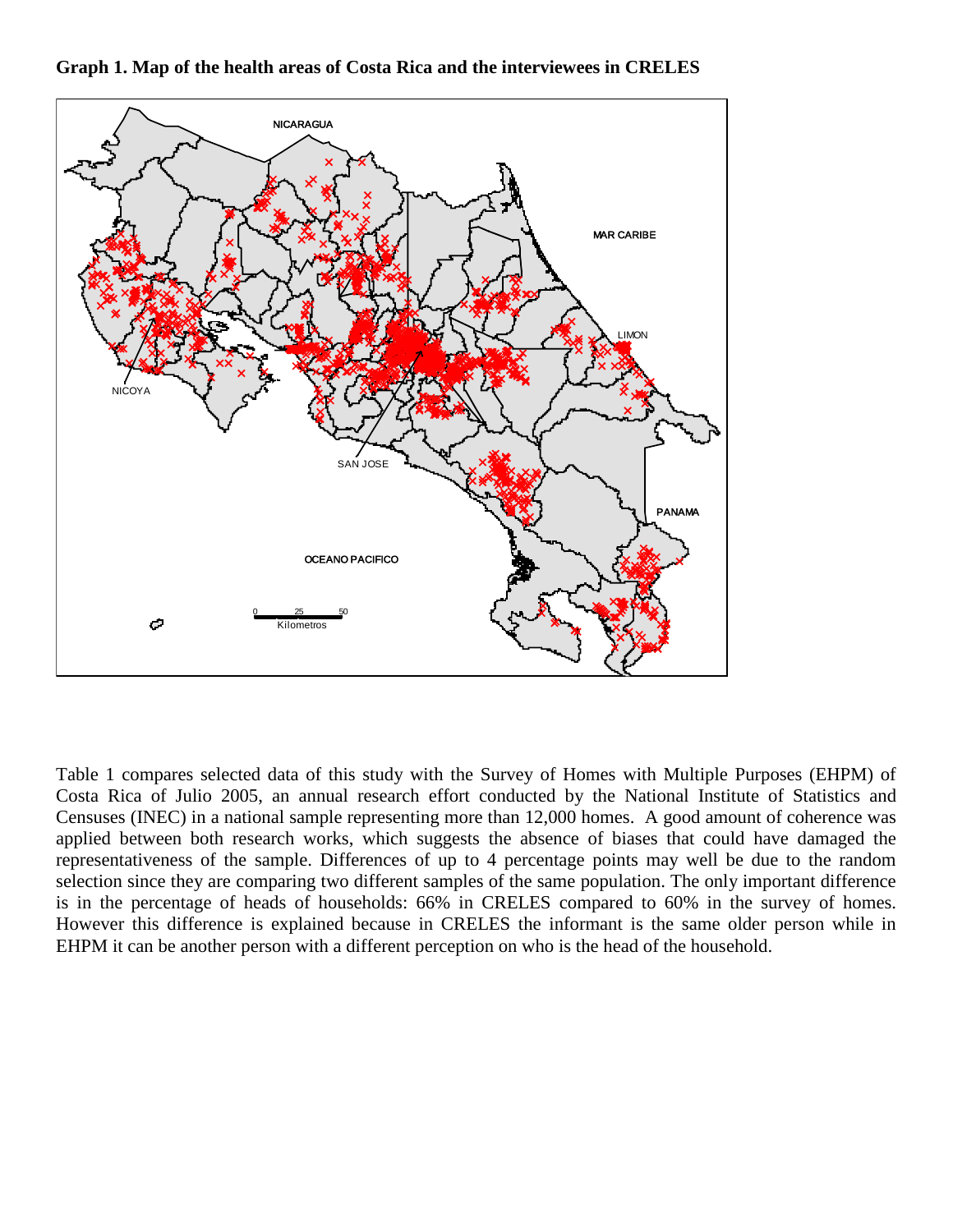**Table 1: Comparison with data of INEC, Survey of Household of Multiple Purposes 2005. (Population of 60 and more years of age)**

| Indicator                    | <b>CRELES</b> |          | <b>EHPM</b> |
|------------------------------|---------------|----------|-------------|
|                              | Observed      | Weighted | 2005        |
| (N)                          | (2.827)       | (2.827)  | (3.834)     |
| Index of masculinity         | 84.3          | 90.3     | 88.3        |
| Average age                  | 76.4          | 70.4     | 70.9        |
| % secondary education or $+$ | 14.1          | 21.8     | 23.1        |
| % in urban area              | 60.1          | 62.6     | 62.2        |
| % in homes 1 or 2 members    | 41.0          | 38.5     | 39.6        |
| % head of household          | 61.5          | 65.7     | 60.4        |
| % married                    | 49.7          | 60.3     | 57.2        |
| % widowers                   | 32.2          | 21.4     | 22.6        |
| % economically active        | 20.3          | 29.4     | 26.2        |

EHPM = Survey of Homes of INEC, source database in Internet

# <span id="page-4-0"></span>**Field Work**

The study, being longitudinal, consists of ate least two rounds of visits separated by two years. This report presents the results of the first round, in which a structured interview was conducted, anthropometric measurements were taken, physical functionality tests were given and blood and urine samples were taken. All the data and specimens were gathered in the homes of the participants, generally in two visits. In the first visit, the participants granted their informed consent (Appendix 1) by means of their signature, and they answered a questionnaire of around 90 minutes which includes two readings of arterial pressure and a series of questions (lasting 10 minutes) on food consumption. In the second visit to the participant's home, early the following day, the blood samples were taken while fasting, the urine sample received was collected at night, and the anthropometric measurements were taken and the physical functionality tests were given, including handstrength and maximum peak of breathing flow.

At the beginning of the interview a cognitive evaluation was included that, together with the interviewer's criteria, establishes the need for, or not, an informant or "Proxy" for the participant to help to respond the questions. Of the interviews, 25% were conducted with the help of a Proxy.

All the data of the fieldwork were registered using handheld computers or "Personal Digital Assistants" (PDAs), also known as "Palms", with a software application developed in CCP for this study. The main questionnaire, that is very complex, was programmed into the Palms. Appendix 2 includes a hard copy version of the main questionnaire, as well as the diet and anthropometry, programmed into the Palms. It should be noted that in the pilot study of the questionnaire the answers were registered in the Palm and on paper at the same time, assuring a good level of dependability (Hidalgo-grass, Rosero-Bixby et al. 2007). The Palm shows on the screen the text of each question that the interviewer should read and, when needed, it also provides instructions. The answers are usually register in the Palm pressing on the screen ("tapping") on the selected option from a list, but also it can be registered by entering numbers or text directly in "graffiti" or, if so choosing, into a virtual keyboard. The Palm controls the flow of the interview; that is to say, it skips questions and employs filters based on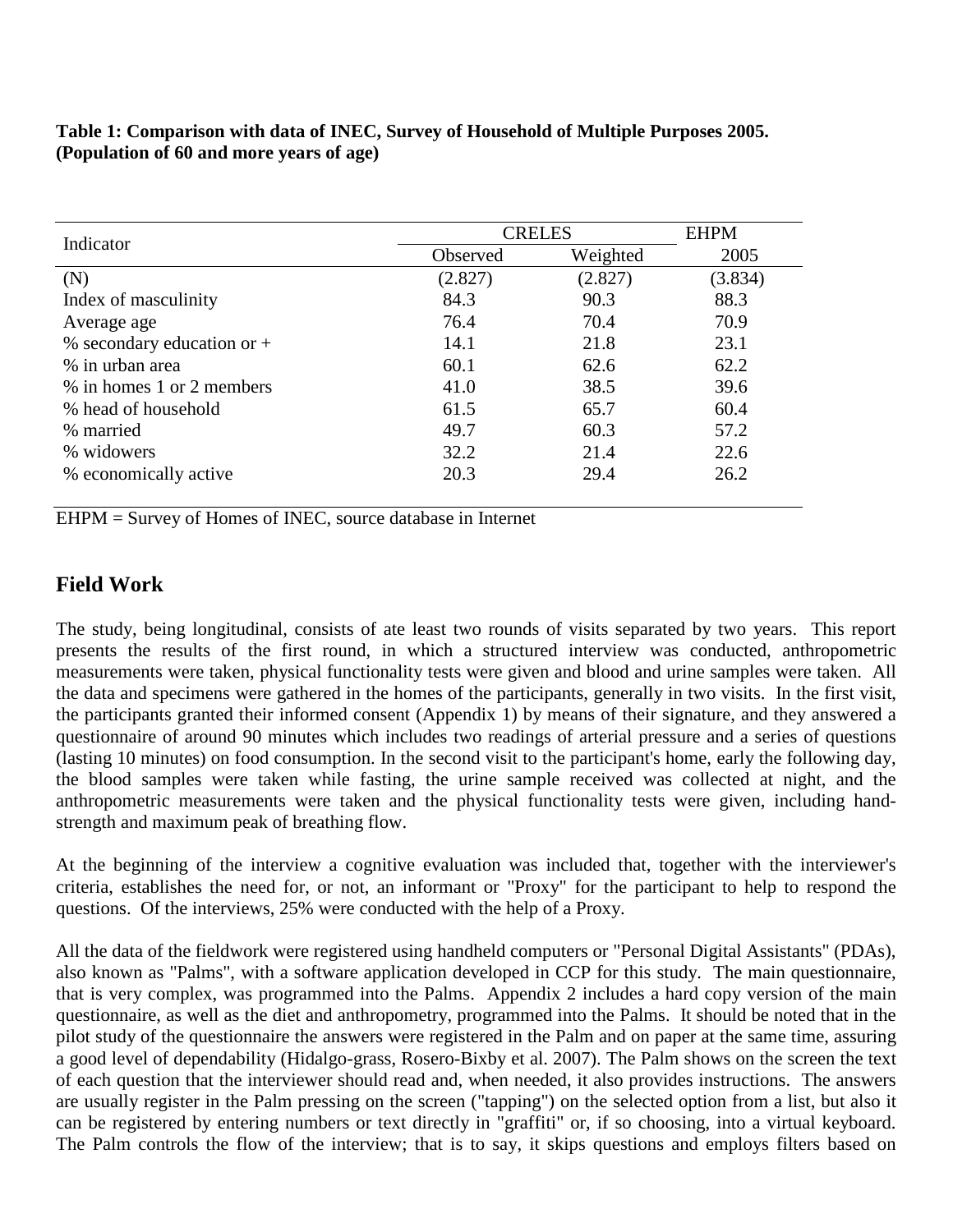previous questions. It also executes verifications of consistency programmed ahead of time, and it automatically generates certain variables as the date and the hour. The Palm doesn't allow registering of inconsistent data or date outside of the range, nor does it allow to skip the sequence of questions. The data are thus ready for the analysis in the computer at the moment that the interview is completed. The Palms also included ahead of time the information on the summary areas, particularly all the pre-known information of the geographical identification and of the individual. This information automatically moved to each interview with the concomitant time-saving and elimination of transcription and identification errors.

Also registered in the field were the data of the geographical coordinates of the place of each participant's residence, using GPS devices.

The fieldwork to gather the information of the first round was conduct from November 2004 to September 2006; that is to say, during a period of 22 months. A team of 5 interviewers with a supervisor took charge of locating the subjects in the sample, processing the informed consent an conducting the main interview as well as the diet interview. The team conducted an average of 7 interviews per day. Another team comprised of two phlebotomists and an interviewer of the first team obtained the samples of blood while fasting, it gathered the urine sample of 12 hours and it took the anthropometrics measurements (body weight, height, height of the knee, abdominal circumference, circumference of the hip, circumference of the calf, circumference of the arm, tricipital and subescapular skin-fold measurements), and physical functionality test. The interviewer in this team had been ahead with the other team and served as guide to locate the interviewees. The entire data collection was carried out in the home of the participants.

#### <span id="page-5-0"></span>**Physical, anthropometric and mobility and flexibility tests:**

The following describes materials, equipment and methods used in the physical exams used on the senior adults of the study: blood pressure, anthropometric measurements, flexibility and mobility tests, hand strength and peak breathing flow. More detail of the tests is available in the interviewer's manuals on the project website: (http://ccp.ucr.ac.cr/creles/index.htm).

#### <span id="page-5-1"></span>*Blood pressure*

It was measured on two occasions during the general interview, with an average interval time of 20 minutes between each; the measurement was taken using OMRON brand digital monitors with automatic inflating, model HEM-711AC, DuPont (precision:  $\pm$  3mmHg) that were calibrated periodically. The bracelet was adjusted to the thickness of the adult's arm.

#### <span id="page-5-2"></span>*The anthropometric measurements*

They were taken by the interviewers who were trained and certified for this purpose, with updated training after a year of fieldwork. The measurements taken and the equipment used are the following:

*Body weight*: The scale used was the Life Source brand, M&D medical, model UC-321p; it was placed on even floor and without carpets, the measurement was carried out without shoes, nor objects of weight in the pockets of those participants with clothes.

*Height:* A Seca brand stadiometer was used to measure the height of the senior adults. The measurement was not taken if the person had major deformations of the spine.

*Height of the knee*: The measurement was carried out in the right leg whenever the interviewee did not have a present a lesion on it. For this measurement a (Goniometer or Inclinometer?) to indicate the angle of 90 degrees, and then it was measured with a stadiometer manufactured by Shorr Productions a Maryland company, called Shorr USES Knee-Height Caliper.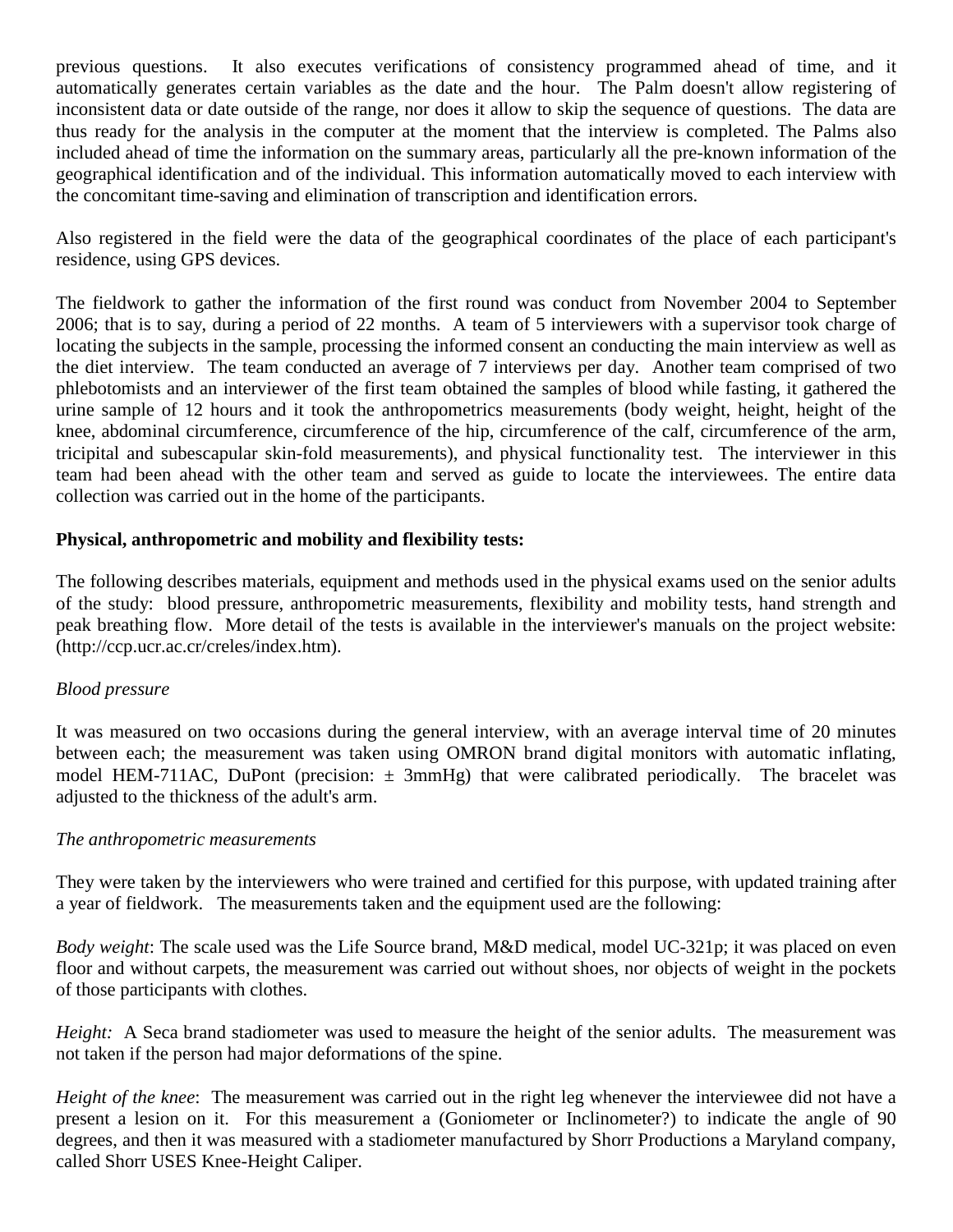*Abdominal measurement and Circumference of the hip*: These measurements were made with the participants standing, in a semi-anatomical position (with the feet separated and the palm of the hands resting on the lateral thigh). The metric tapes used were the Dry and the Quick Medical brand tapes.

Circumference of the calf: In this case the person should be seated, with the right leg exposed.

*Circumference of the arm*: With the person seated or standing, the circumference was measured in the half point between the acromion (or posterior bone of the shoulder) and the olecranon or protruding bone of the elbow.

*Tricipital and sub-scapular skin folds*: The interviewer carried out the measurements using his thumbs and index fingers in order to make sure to only take the fatty tissue and not muscles or nerves. For this, a Lange Skinfold caliper, from Beta Technology Incorporated, was used.

Hand strength: Two measurements of hand strength were taken (the highest value is used in the analysis) with the interviewee standing with the dominant arm extended beside their body. A Creative Health Products Inc. dynamometer of was used, model T -18.

*Peak breathing flow or lung function*. The maximum respiratory volume was measured in liters per minute with Mini-Wright type meters. These are homologated meters; that is to say, they have an acceptable correlation with the following: vitalograph, Sibelmed, PF - control, Clement Clark, Asses and TruZone. Three consecutive measurements of peak flow were taken.

### <span id="page-6-0"></span>*Flexibility and mobility*

The flexibility and mobility tests were carried out with the purpose of measuring (1) equilibrium and balance, (2) agility and (3) walking speed. The exercises that were carried out were the following:

*Equilibrium and balance*: To measure equilibrium and balance two tests conducted (1) to remain standing with feet together for 10 seconds and (2) to stand up five times from a sitting position, with arms crossed on the chest.

*Agility*: The agility was measured to beginning with the senior's ability to bend over, to pick up a pencil and to straighten out. If the interviewee could not do it in less than 30 seconds the test was not continued. The test was also not conducted if the senior had a cataract operation or another retinal procedure in the six weeks previous to the test.

*Walking speed*: To measure the senior's ability to rise off of a chair and walk, the interviewee was asked rise from a chair and walk a distance of 3 meters in the manner that he normally does it; neither slower nor faster. The test was registered with a chronometer, noting the time in seconds that it took to carry out the test.

# <span id="page-6-1"></span>**Laboratory procedures**

The blood sample was obtained by venipuncture, normally during the second visit, the day after the main interview, with the participant fasting (for 14 hours). Three tubes of blood samples were collected: One with anticoagulant (VACUTAINER / EDTA) of 3-4 ml that was centrifuged later to separate the plasma of the cells and two tubes without anticoagulant with coagulum activator (VACUTAINER SST, 5 ml) for obtaining serum. In the laboratory a fraction of serum was separated in a tube conical tube type Eppendorf for total cholesterol tests, HDL, LDL, triglycerides, glucose, and serum creatine and 1 ml of complete blood in the tube EDTA for the analysis of glycosylated hemoglobin. These tubes were sent immediately to the participant laboratories for analysis. The remaining fractions of serum and plasma were aliquoted in red-top cryovials and they were stored in ultra-refrigeration (-140°C). In this visit, the interviewers also gathered an ice box with a 12-hour sample of urine taken during the night, which was maintained cold with ice gel, and they took anthropometric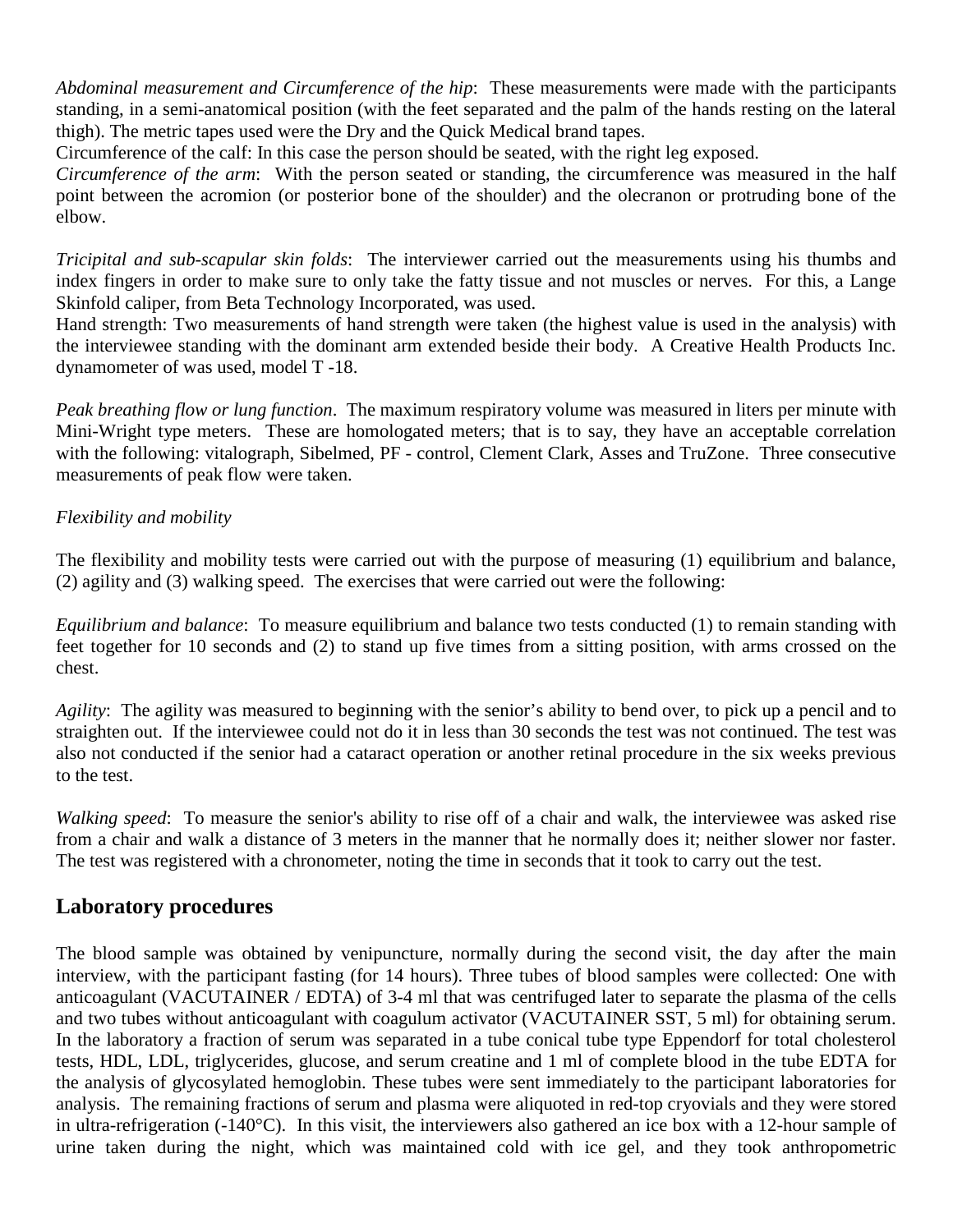measurements. After measuring the volume of the urine sample a fraction it was stored in aliquot at -40°C. In the field, in areas far from San José the project had the cooperation of laboratory units of the CCSS that provided the space for the initial preparation of the blood and urine samples.

The biomarkers measured starting from blood and urine samples of the CRELES Project were analyzed in different laboratories. The clinical chemistry tests were made in the Clinical Chemistry laboratory of the Department of Clinical Analysis of the College of Microbiology of the University of Costa Rica and in the clinical laboratory of the Hospital San Juan de Dios (HSJD). The measurement of the Glycosylated Hemoglobin was carried out in the above-mentioned laboratories using automated methods and also in the clinical laboratory of the Office of Health and Student Well-being of the University of Costa Rica (UCR).

Table 2 shows the techniques used in the different laboratory tests and quality control. The variability among laboratories was also evaluated with comparisons between batches of 20 samples taken at random and without the laboratories knowing that this comparison was being conducted (Méndez-Chacón, Rosero-Bixby et al 2007). In all the cases, high correlations were found among the series from different laboratories, but for some markers there were some systematic differences that were detected. To eliminate these differences one of the laboratories was established as the standard (Laboratory of the Hospital San Juan of God with automated technology) and the results of the others were adjusted with equations estimated by regression in the validation batches. Chart 3 presents the correction equations that were used.

The Laboratory of the Neuro-sciences Research Program (PIN) of UCR analyzed the urine samples to determine Epinephrine and Norepinephrine. The high yield liquid Chromatography (HPLC) technique was used. Modifications to the protocol of the kit of the commercial firm Bioanalytical Systems were carried out since it did not produce the expected results in the solid phase extraction. The modifications consisted of decreasing of the elusion speed (0.1ml/min) and the quantity of the collected eluent (0.5ml), also modified was the injection flow (1.5ml min), the temperature of the analytic column (28°C) and the intensity of the applied current (10nA in the first 15 min and 20nA in the subsequent time). Both were adjusted by urinary creatinine.

Cortisol and the DHEA-S were determined by an automated process of chemiluminescence using an IMMULITE in the laboratory of the Central American Center of Hormonal Analysis (Cenahce. Ltda). The cortisol was adjusted by urine volume and urinary creatinine.

Reactive protein C was determined in the laboratory of the Central American Center of Hormonal Analysis (Cenahce. Ltda) and in the laboratory of the Hospital San Juan de Dios (HSJD). In the first laboratory the "PCR of high sensibility" method was used with the automated equipment KONELAB TM and in HSJD they used the aggregation of particles covered with monoclonal anti PCR antibodies and the Dade Bohering BN System automated equipment. The HSJD was established as the standard laboratory and the Cenahce Ltda. results were adjusted, starting from an equation estimated by regression in a validation lot.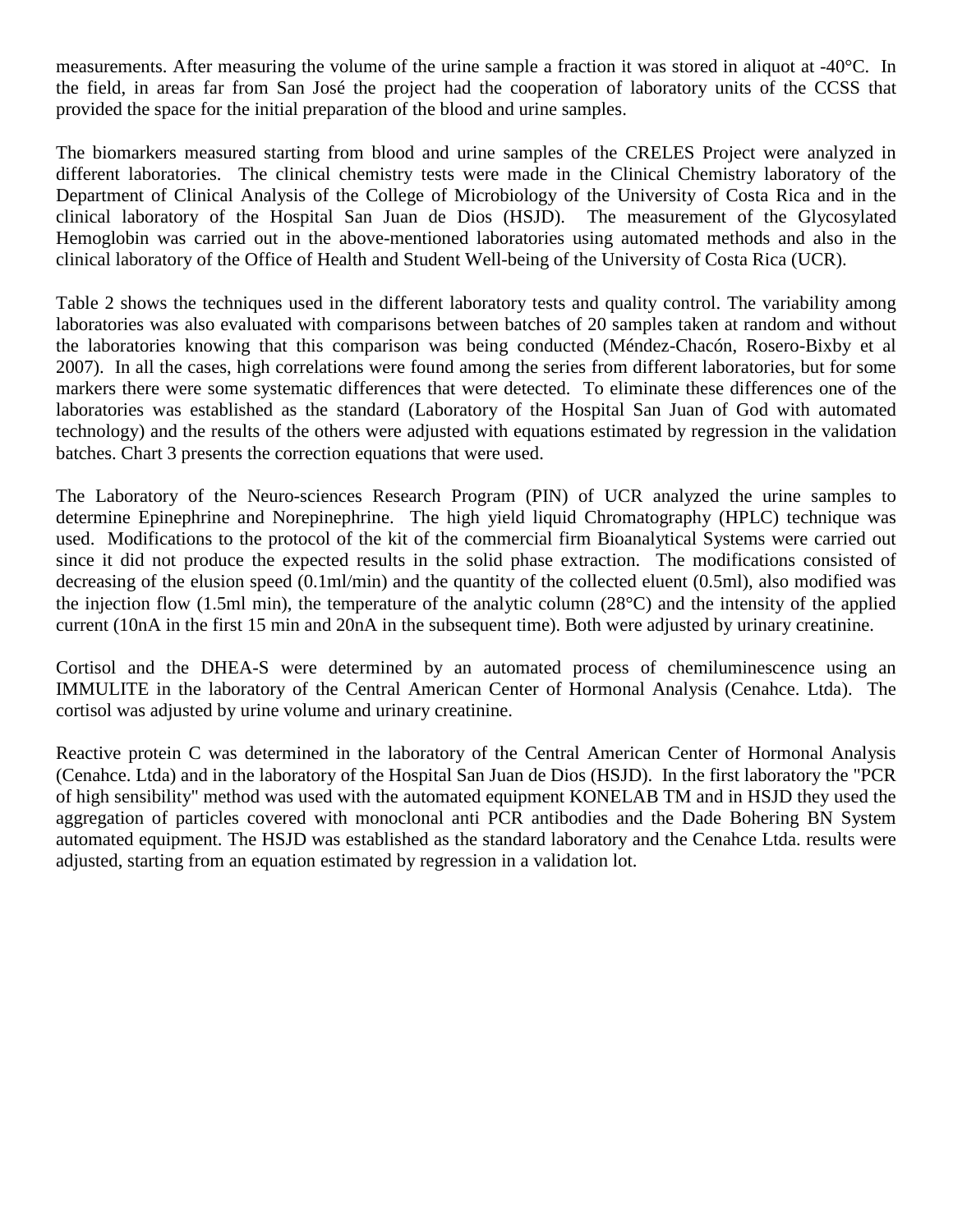| <b>Analysis</b>                                 | <sup>1</sup> Laboratory A                                                                                                    | $2,3$ Laboratory B                                                                      | <sup>4</sup> Laboratory C                                                                                                           | <sup>5</sup> Laboratory D                                                                          |
|-------------------------------------------------|------------------------------------------------------------------------------------------------------------------------------|-----------------------------------------------------------------------------------------|-------------------------------------------------------------------------------------------------------------------------------------|----------------------------------------------------------------------------------------------------|
| Glucose                                         | Enzymatic                                                                                                                    | Enzymatic                                                                               | Enzymatic                                                                                                                           | N/A                                                                                                |
| Cholesterol total                               | Enzymatic                                                                                                                    | Enzymatic                                                                               | Enzymatic                                                                                                                           | N/A                                                                                                |
| HDL-Cholesterol                                 | Precipitation y determination Method direct<br>enzymatic                                                                     |                                                                                         | Method homogeneous                                                                                                                  | N/A                                                                                                |
| Triglycerides                                   | Enzymatic                                                                                                                    | Enzymatic                                                                               | Enzymatic                                                                                                                           | N/A                                                                                                |
| Creatinine (serum $\&$ Jaffé Reaction<br>urine) |                                                                                                                              | Jaffé Reaction                                                                          | Jaffé Reaction                                                                                                                      | N/A                                                                                                |
| Glycosylated<br>Hemoglobin                      | N/A                                                                                                                          | High<br>vield<br>Chromatography<br>of<br>(HPLC)                                         | $\begin{array}{c} \rm{Liquid}\qquad \qquad Inhibition \end{array}$<br>with<br>agglutination                                         | latex Turbidimetric<br>Immunoinhibition                                                            |
| <b>Internal quality</b><br>control              | Daily Control of two levels,<br>equipment calibration                                                                        | Daily Control of two<br>levels, equipment<br>calibration                                | Daily Control of two<br>levels, equipment<br>calibration                                                                            | Daily Control of two<br>levels, equipment<br>calibration                                           |
|                                                 | A. Quality Assurance<br>Program (INCIENSA)                                                                                   | A. Beckman NYSSTATH<br>Programs                                                         | A. External Quality<br>Evaluation of Lipids and<br>Glucose Program<br>(INCIENSA))                                                   | RIQAS-England                                                                                      |
| <b>External control of</b><br>quality           | <b>B.</b> External Quality<br>Evaluation Program (PEEC)<br>of the School of<br>Microbiologists and Clinical<br>Chemicals, CR | <b>B.</b> External Quality<br>Evaluation of Lipids and<br>Glucose Program<br>(INCIENSA) | <b>B.</b> External Quality<br><b>Evaluation Program</b><br>(PEEC) of the School of<br>Microbiologists and<br>Clinical Chemicals, CR | (Randox<br>International<br><b>Quality Assessment</b><br>Scheme) for<br>glycosylated<br>hemoglobin |
|                                                 |                                                                                                                              | C. BIORAD in England<br>(for glycosylated<br>Hemoglobin)                                |                                                                                                                                     |                                                                                                    |

<sup>1</sup> Manual method, FOB WIENNER

<sup>2</sup> Automated Method, SYNCHRON CX7

<sup>3</sup> Automated Method, BIORAD Variant II hemoglobin A1C

<sup>4</sup> Automated Method, ACE Alpha Wassermann

<sup>5</sup> Automated Method, TUB QUANT

**Table 1: Corrections to standardize laboratory results.**

| <b>Biomarker</b>                       | Lab. A.              | Lab. C.            | Lab. E.             |
|----------------------------------------|----------------------|--------------------|---------------------|
| Glucose $mg/dl$                        | $-20.204 + 1.2218*x$ | $6.687 + 0.930*x$  |                     |
| Cholesterol HDL mg/dl                  | $0.926*x$            |                    |                     |
| Triglycerides mg/dl                    | $-2.056+x$           | $0.924*x$          |                     |
| Creatinine urinaria <sup>1</sup> mg/dl | $0.896*x$            | $-3.126 + 1.112*x$ |                     |
| Glycosylated Hemoglobin %              |                      | $0.888*$ x         |                     |
| Reactive Protein C (PCR)<br>mg/dl      |                      |                    | $0.073 + 0.731 * x$ |

Reactive Protein C (PCR) mg/dl *1 the adjusted values < 0 are replaced by 0.5*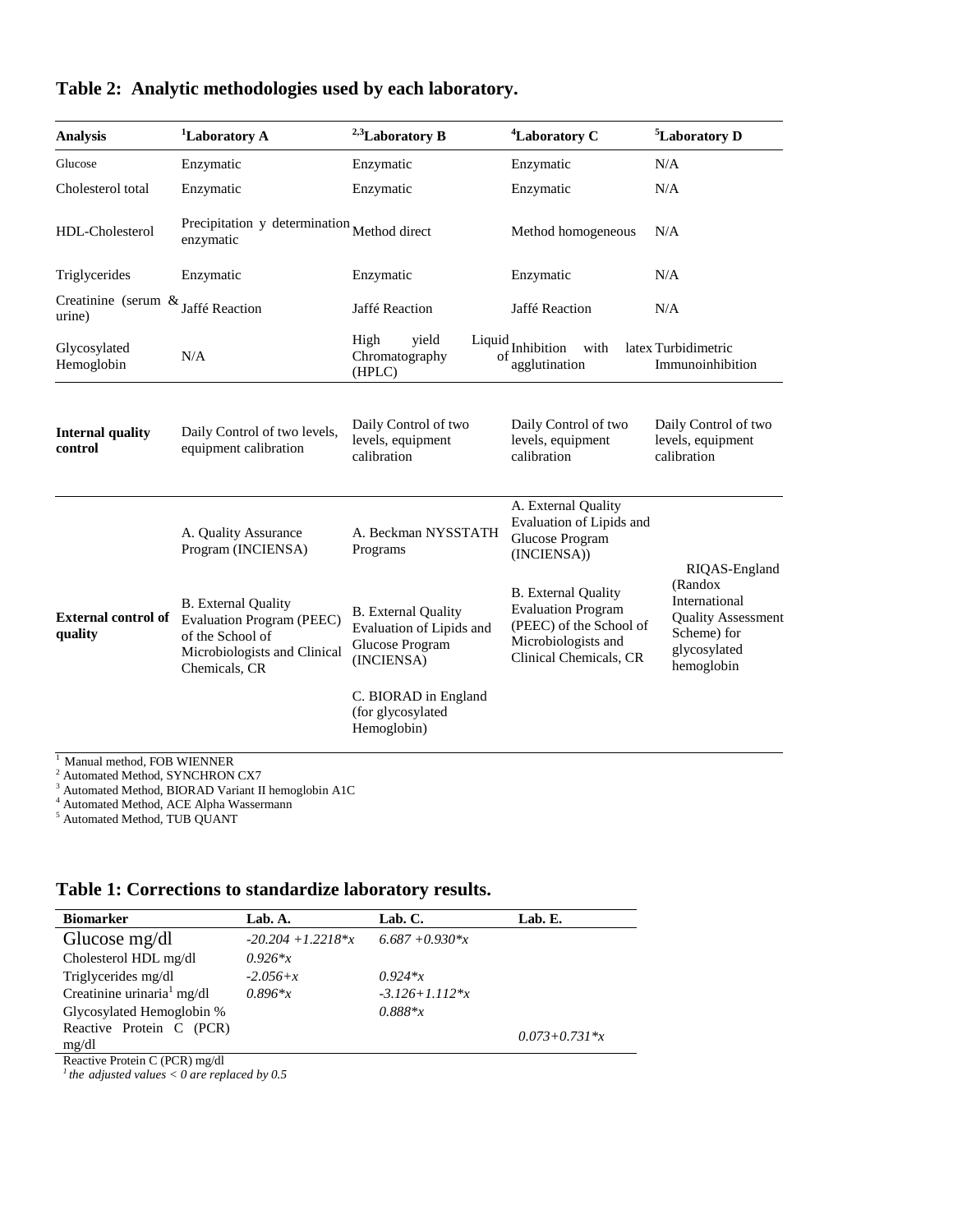#### <span id="page-9-0"></span>*Nutrients in the diet*

Data on the diet of the participants were gathered with an abbreviated version of the questionnaire of frequency of foods (FFQ initials in English) developed and validated specifically to evaluate the ingestion of nutrients in the adult population in Costa Rica in the coronary illness study (Ek-Sohemy, Baylin et al 2001; Kabagambe, Baylin et al 2001; Kabagambe, Baylin et al 2005).

The original FFQ contains 147 foods, many of them of the specified in the Costa Rican diet, and it requires around 45 minutes of interview (Kabagambe, Baylin et al 2005). That study was based on detailed information on about 2000 residents in the Central Valley of Costa Rica, ages 60 and older who were the population controls for another equal amount of cases of myocardial heart attacks. The FFQ asks for the average consumption during the year prior to the survey, providing 9 possible answers to categorize the consumption frequency, which range from "never or less than once a month" to "6 or more times a day." The frequencies are converted in the computer to a daily number of times and it estimates the consumed quantity. The FFQ also asks for the consumption of vitamins and nutritional supplements, the brands of cooking shortening, oil margarine used, and certain kinds of food preparation.

That study estimated for each individual the energy ingestion and of several dozens of nutrients multiplying the frequency of consumption of each food by the nutritional content of the respective portion using values of composition of the foods from the database of the Department of Agriculture of the US, in addition to data from producers and published reports as well as specific data for Costa Rica regarding the nutritional content of foods and local food preparation practices.

Using stepwise regression --to optimize the goodness-of-fit and the parsimony of the model that explains the nutrient with the foods-- CRELES researchers reduced the original FFQ to a 10 minute interview by identifying the minimum number of foods that maximizes the variance explained in a selection of nutrients of interest to CRELES (Appendix 3). In this way 27 tracer foods were identified, which together with the brand of oil or shortening and the food preparation practice, explain 85% or more of the variances in seven nutrients and 75% or more in 17 nutrients (Table 4). The abbreviated FFQ of CRELES was defined with these purposes: (1) to have valid estimates at the individual level of the consumption of some nutrients of interest and (2) to minimize the interview time. For this the data of the control group of the "Study of Coronary Health of Costa Rica" was used (Kabagambe, Baylin et al 2005).

The ingestion of those 27 nutrients by the CRELES participants is estimated based on the abbreviated questionnaire of tracer foods in combination with the determined regression equations, and with the detailed data of the study of coronary health. A database of the nutritional content of the foods and complex computation programs allow for moving from the original FFQ to more than a hundred of nutrients.

The tracer foods defined in this way are sometimes counterintuitive or go against previous knowledge. For example, although rice is an important determinant of the consumption of calories in Costa Rica, this food is not a good tracer because its consumption is practically universal in the country. After consolidating all the tracer foods of the different nutrients, the result was the list of 27 foods of the abbreviated FFQ. The correlation coefficients among the 18 nutrients estimated in this way and the originals are on the average of 0.90, with range from a minimum of 0.84 for iron of 0.94 for cholesterol and 0.99 for alcohol.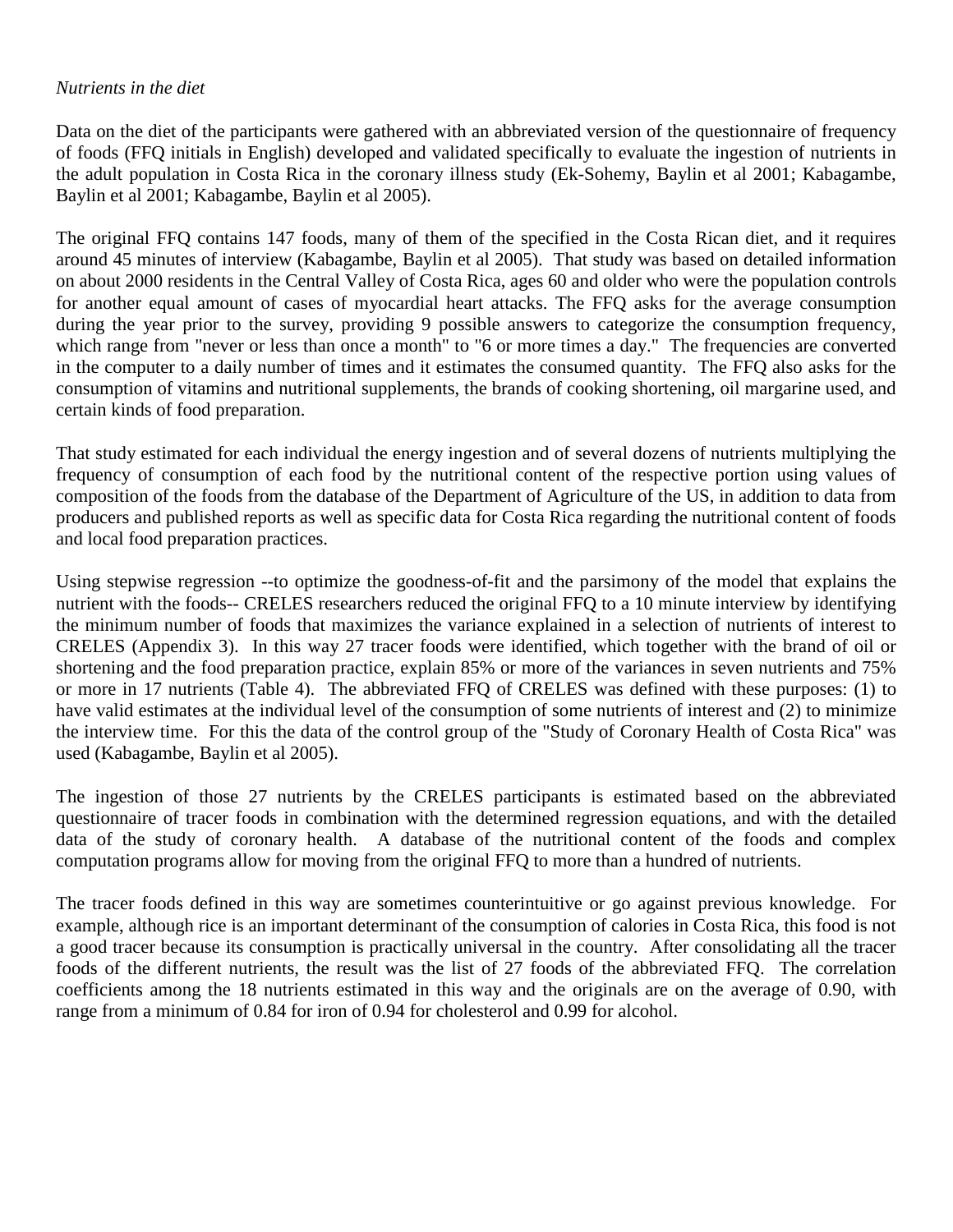**Table 4: Goodness-of-fit (R2) of ingestion of selected nutrients with an abbreviated questionnaire of 27 tracer foods.**

| Nutrient                                            | $R^2$ |  |  |
|-----------------------------------------------------|-------|--|--|
| Total energy, kcal/d                                | 0.81  |  |  |
| Proteins, g/d                                       | 0.80  |  |  |
| Carbohydrates, g/d                                  | 0.76  |  |  |
| Glycemic Load, g/d                                  | 0.78  |  |  |
| Total fats, g/d                                     | 0.85  |  |  |
| Saturated fats, g/d                                 | 0.84  |  |  |
| Monounsaturated fats, g/d                           | 0.88  |  |  |
| Polyunsaturated fats, g/d                           | 0.82  |  |  |
| Omega-6 fatty acid, g/d                             | 0.81  |  |  |
| Omega-3 fatty acid, g/d                             | 0.85  |  |  |
| <i>Trans</i> fats, g/d                              | 0.85  |  |  |
| Cholesterol, mg/d                                   | 0.94  |  |  |
| Fiber, $g/d$                                        | 0.76  |  |  |
| Alpha-Tocopherol, mg/d                              | 0.78  |  |  |
| Gamma-Tocopherol, mg/d                              | 0.86  |  |  |
| Calcium, mg/d                                       | 0.84  |  |  |
| Alcohol, g/d                                        | 0.99  |  |  |
| $1 - 11 - 1 - 1 = 1$<br>$2.200 \div 2$<br><b>RT</b> |       |  |  |

 $N = 2.200$  (it is decreased slightly in some nutrients due to missing values) Source: database of the Study of Coronary Health

#### <span id="page-10-0"></span>**Research Ethics**

The study was approved by the Ethical Science Committee of the University of Costa Rica in the March 17, 2004 session (reference: VI-763-CEC-23 -04), research project number 828-A2 -825. Appendix 1 includes the most recent version in the informed consent approved by this Committee. All the databases of the study have been made anonymous (the name or identifier has been removed) to avoid risks to the privacy of the participants.